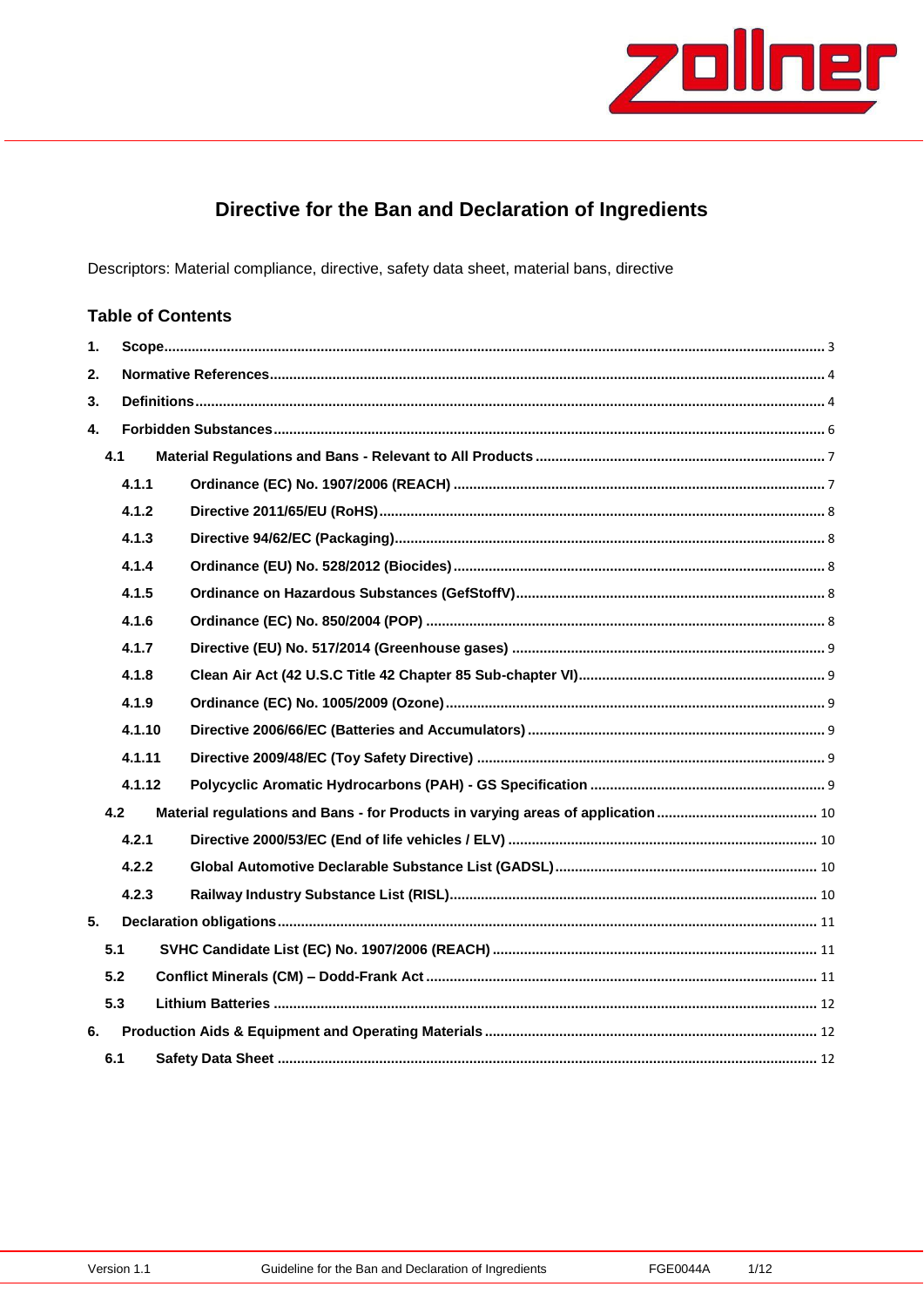

# **Revision history**

| Date           | Version | <b>Revised Digits</b>                       | <b>Change description</b>                                                    | Author        | <b>Revision level:</b> |
|----------------|---------|---------------------------------------------|------------------------------------------------------------------------------|---------------|------------------------|
| Oct 25, 2018   |         |                                             | First issue                                                                  | . Reisinger   | Adopted                |
| April 09, 2019 |         | 1., 3., 3.6, 3.8, 3.10,<br>.4.2.5.1<br>4.1. | Wording (e.g. "digit" instead of "chapter", "digit" instead<br>of "section"` | . . Reisinger | Approved               |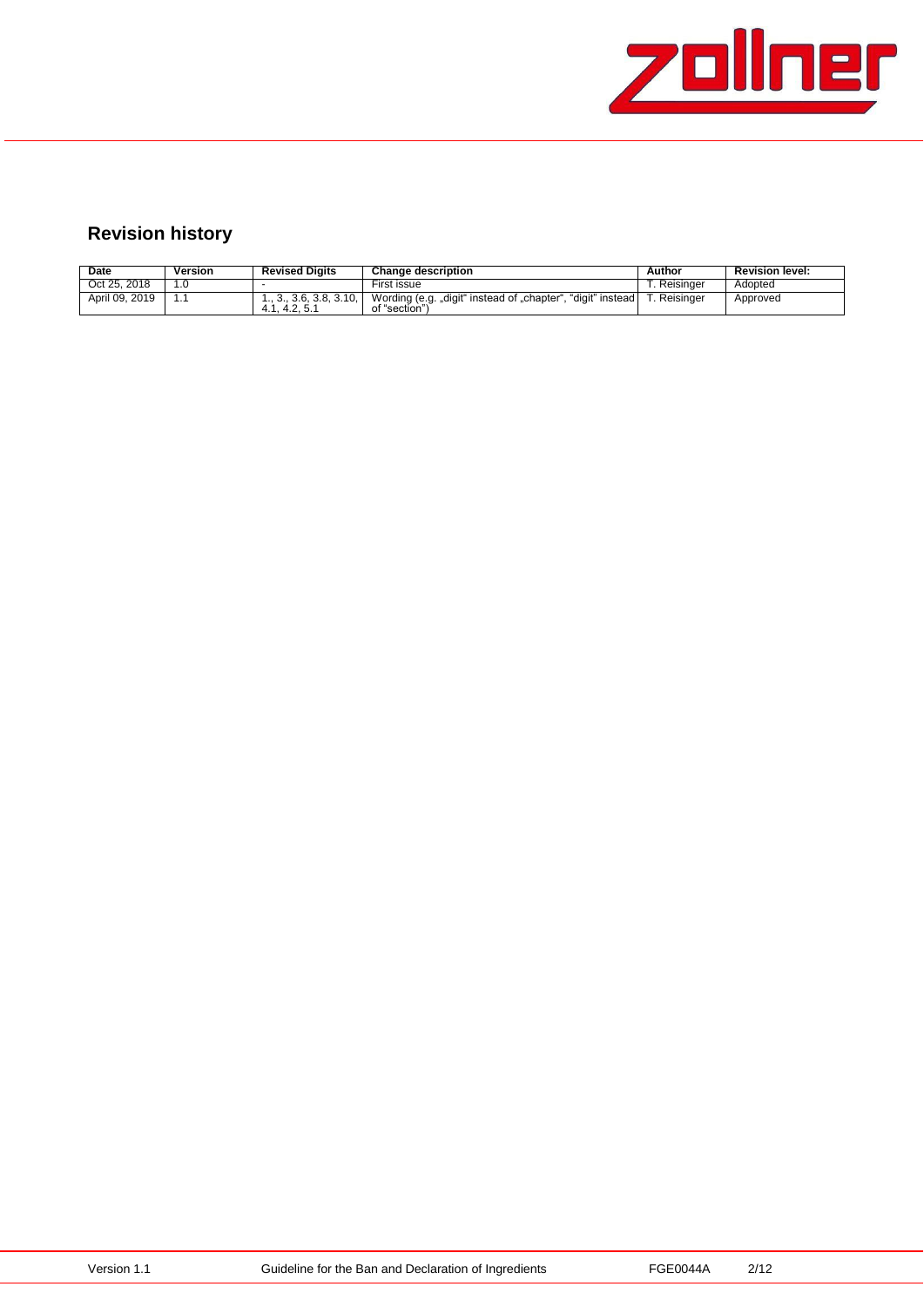

### **Preface - Purpose**

This guideline contains all material and substance-related requirements from national and international laws, directives, standards and customer requirements, in their current form.

These guideline supports Zollner Elektronik AG and its vendors/suppliers in the responsible and environmentally responsible handling of materials/substances and products during the development, manufacture, use and disposal of accrued intermediate and end products.

It contributes to a high level of protection for human health and the environment with the goal of ensuring sustainable development. It also requires that materials of concern are replaced by less hazardous materials or technologies.

## <span id="page-2-0"></span>**1. Scope**

With this guideline, Zollner Elektronik AG regulates forbidden ingredients and materials with mandatory declaration in products  $(\rightarrow$  *Digit* 3.1) and the associated duty to inform. Included in this regulation are production aids and operating materials, if they remain as part of the product, or are to be classified as hazardous materials, as well as packaging and transport materials, if they are delivered to the customer with or on the product. Zollner Elektronik AG distributes its products worldwide. In this respect, this guideline also includes market-specific regulations as a requirement.

Zollner Elektronik AG requires that all products comply with the requirements of this guideline, and that the duty to inform is performed in order to guarantee regulation-compliant distribution of its products.

Material and substance-related product requirements Material Compliance requirements) in this guideline are just as important as are other product requirements.

Adherence to this guideline is the responsibility of vendors/suppliers.

The obligation of the vendors/suppliers of adherence to statutory provisions from national and international lawmakers (e.g.: GB/T 30512-China ELV, GB/T 26572 China RoHS, etc.) are not influenced by this guideline.

Tips for supply sources and help:

- The platform for European ordinances, directives and resolutions in all existing versions and official European languages. (You must enter the publishing years and number in the search screen  $\rightarrow$ Digit 4 and Digit *5*): <http://eur-lex.europa.eu/>
- Support area of the European Chemical Agency (EHCA): <https://echa.europa.eu/support/guidance>
- REACH-CLP-Biocide Help desk National Federal Information Office: <http://www.reach-clp-biozid-helpdesk.de/de/Startseite.html>
- REACH Help desk German Federal Environmental Agency: [http://www.reach-info.de](http://www.reach-info.de/)

In individual cases, the technical data sheets for all utilized raw materials and production aids are to be presented to Zollner Elektronik AG for review. Zollner Elektronik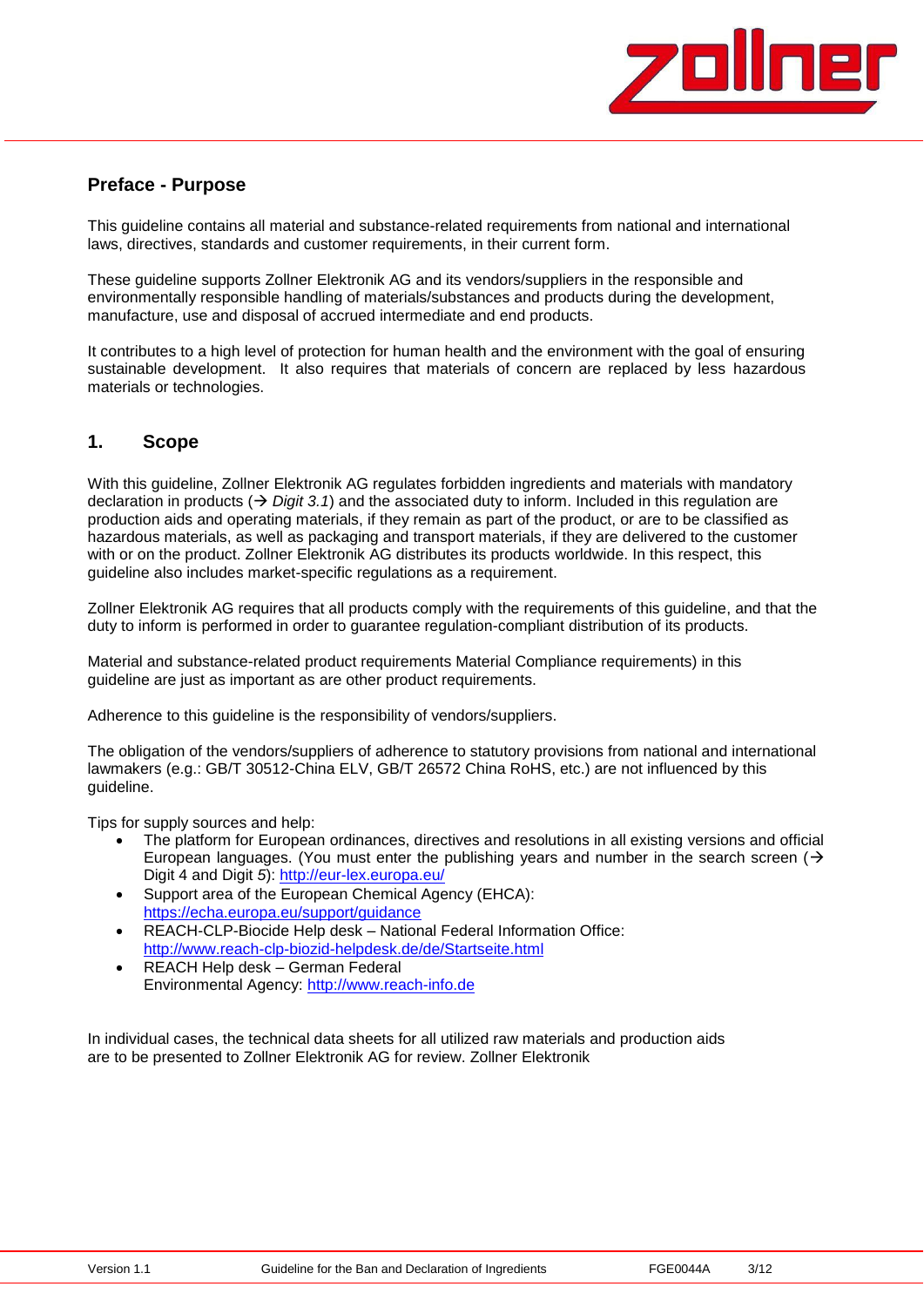

AG retains the right of inspecting products in the laboratory.

Zollner Elektronik AG has made the currently valid edition of the Guideline for the Ban and Declaration of Ingredients available from our Home Page [www.zollner.de:](http://www.zollner.de/)

Services & PLM > Material Compliance

It can also be requested from Zollner Elektronik AG Purchasing.

The vendor/supplier is obligated to check every 6 months for an updated issue of the Guideline for the Ban and Declaration of Ingredients. When the guideline is updated, the new version replaces the previous version and with that is immediately valid. Zollner Elektronik AG does not notify vendors/suppliers of the updating of the guideline. A change in the law does not necessarily require updating of the guideline, however, that does not relieve the vendors/suppliers from the obligation of observing the change in law.

The vendor/supplier is obligated to transmit the stipulated information from Digits 4, 5 & 6, listed statutory regulations, at no cost.

The vendor/supplier is obligated to inform Zollner Elektronik AG about possible consequences or product changes due to new or changed statutory requirements in a timely manner.

This applies in particular to statutory requirements with time limited exceptions that have been taken advantage of, and which are about to expire. Correspondingly, the vendor/supplier is to abide by the regulations listed in the "Guideline for Reporting Product and Process Changes". This can be requested from Zollner Elektronik AG Purchasing.

Communication regarding the declarations of ingredients named in this guideline is to be sent immediately and without prompting to this email address: [pcn@zollner.de.](mailto:pcn@zollner.de)

### <span id="page-3-0"></span>**2. Normative References**

None

#### <span id="page-3-1"></span>**3. Definitions**

Terms are explained here for which, in the sense of this standard, Zollner Elektronik AG feels there is need for definition. Definitions specific to ordinances can be read in the respective ordinance and are listed here in exceptional cases for better understanding of the contents of the standard with reference to the respective ordinance.

#### **3.1 Product**

A Product is anything Zollner Elektronik AG provides as a deliverable, as well as that, which it produces itself and remains on a product, which is distributed by Zollner Elektronik AG.

#### *Examples of Products:*

- Complete product, including trading goods
- Assembly parts, components
- Products
- Spare parts
- Semi-finished products
- Basic materials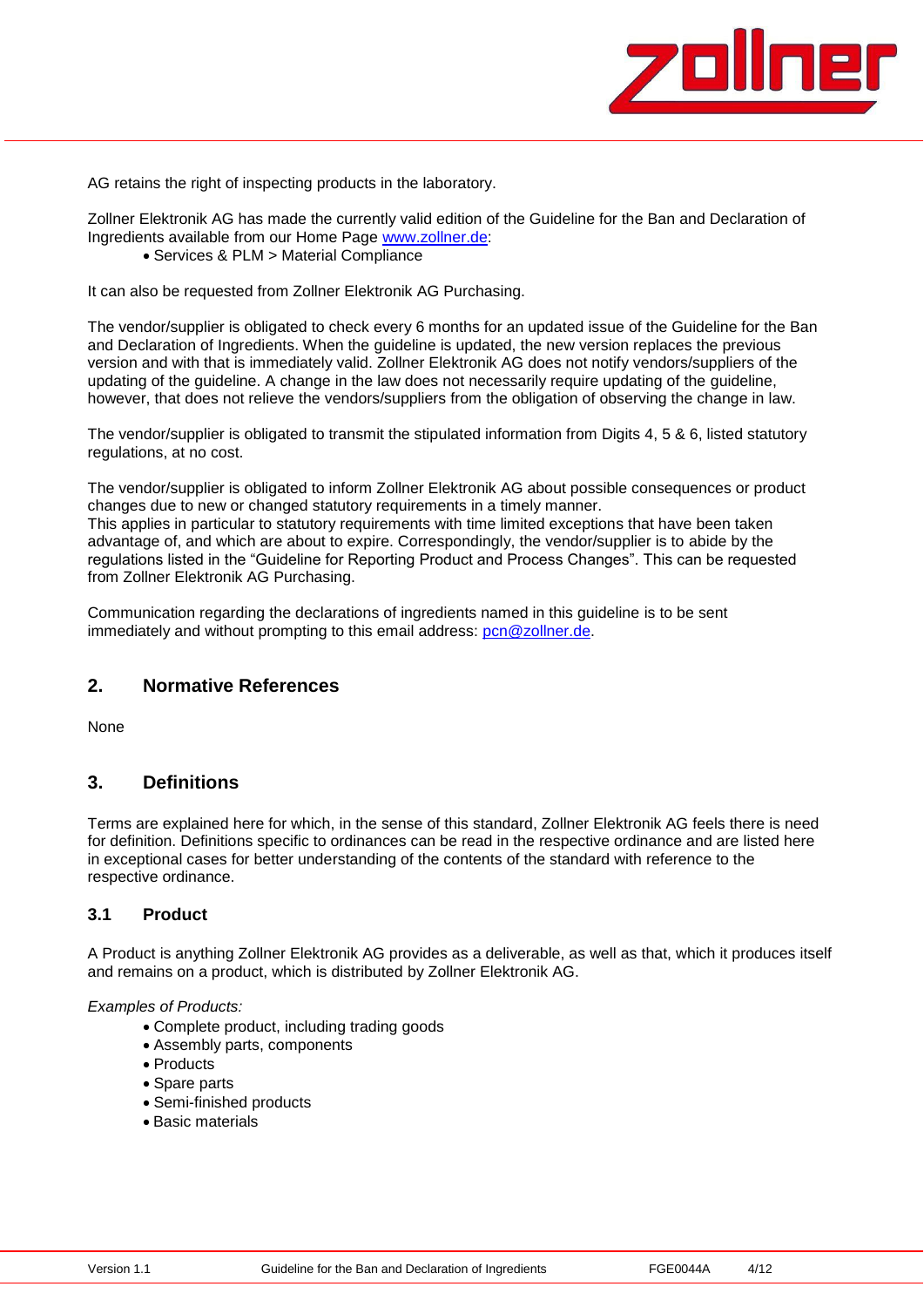

- Preparations or mixtures
- Pure substances/materials
- Soldering materials
- Glues
- Lubricants
- Cooling lubricants
- Surface degreaser
- Corrosion inhibitor
- Sandblasting materials
- Curing materials
- Forming materials
- Packaging including conditioning materials, like desiccant or corrosion inhibitors
- Transport materials

### **3.2 Forbidden Substances**

Forbidden substances are all substances for which a basic ban has been declared according to applicable regulations or internal Zollner specifications or for which there is a ban due to other specifications (use limitation, accreditation requirement, etc.).

### **3.3 Substances with Mandatory Declaration**

Substances with Mandatory Declaration are all substances for which an obligation of declaration has been declared according to applicable regulations or internal Zollner specifications.

#### **3.4 Restriction**

Conditions for the manufacture, use or distribution (of a substance/material), or the ban of such activities: possible, if the manufacturing, marketing or use of substances carries an unacceptable risk to human health or the environment (REACH Ordinance).

### **3.5 Distribution**

Transfer to a third part in return for payment or at no cost or provision to a third party. Import is considered distribution.

#### **3.6 License Requirement**

In contrast to conventional chemical bans, a license requirement is a ban with reservation of authorization. That means use of a substance listed in Annex XIV - REACH  $($   $\rightarrow$  *Digit 4.1.1*) is fundamentally forbidden, unless a license has been granted.

### **3.7 Substances of Very High Concern (SVHC)**

Substances of Very High Concern (SVHC) are substances that meet the criteria in Article 57 of the REACH Ordinance:

Substances with carcinogenic, mutagenic or reproductive toxic properties (CMR Categories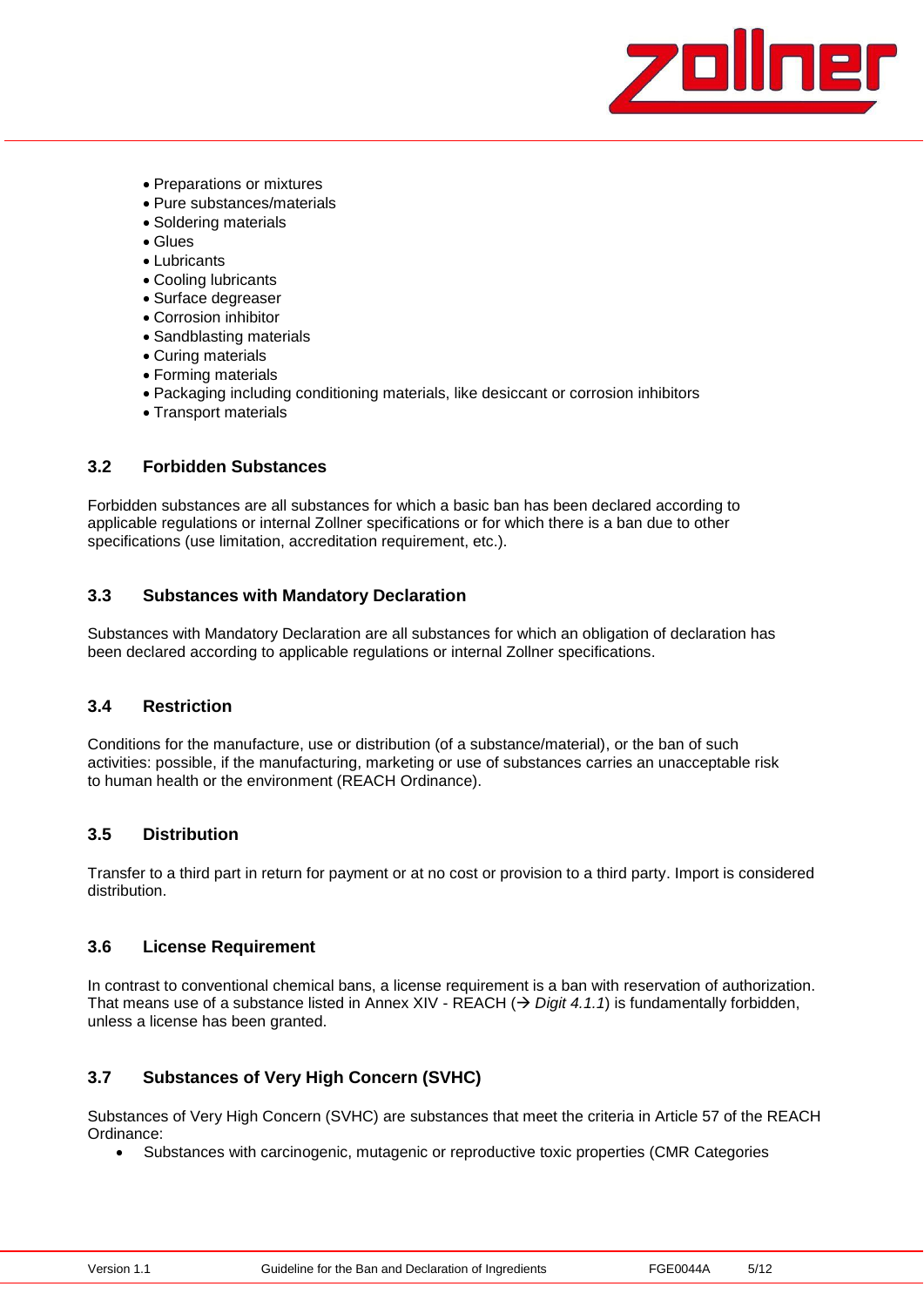

1 and 2)

- Substances that are assessed by the criteria in Annex XIII as persistent, bioaccumulative and toxic (PBT substances).
- Substances that are assessed by the criteria in Annex XIII as very persistent and very bioaccumulative (vPvB substances).
- Substances with equally grave properties, e.g.: substances with endocrinal properties or substances that do not meet PBT/vPvB criteria but are persistent, bioaccumulative and toxic and have severe, irreversible effects on humans or the environment.

#### **3.8 Homogeneous Material**

A Homogeneous Material is a material of thoroughly consistent composition or one made of various materials that cannot be taken apart or separated with mechanical processes, like screwing, cutting, breaking, grinding or sanding into individual materials

Example: a screw consists of a metal body, a tin application, a passivation layer and a subsequent coating. Thus the screw has four homogeneous materials.

#### **3.9 Packaging/Packaging Components**

Packaging is a manufactured product made from any material for the acceptance, protection, handling, delivery or exhibition of goods that reach from raw materials all the way to a processed product and is passed from the manufacturer to the user or consumer. All "non-returnables" used for the same purpose are to be considered as packaging  $(\rightarrow$  EU Packaging Directive Article 3, Para.1).

Packaging components are a part of the packaging, which can be separated by hand or with simple mechanical processes. Additional elements that hang directly on the product or are affixed and fulfill a packaging function apply as packaging - unless they are integral to the product.

#### **3.10 Batteries and Accumulators**

Batteries and Accumulators are electrical energy source coming from one or more (not rechargeable) primary cells or from one or more (rechargeable) secondary cells, which is derived from the immediate conversion of chemical energy.

### **3.11 Toys**

Toys are products designed or obviously meant for children ages up to 14 years for play.

### <span id="page-5-0"></span>**4. Forbidden Substances**

This digit lists the statutory regulations that deal with substance/material bans from the viewpoint of Zollner Elektronik AG and its customers. **These substance/material bans are** absolutely to be adhered to for all product deliveries to Zollner Elektronik AG as well as all relevant Zollner products.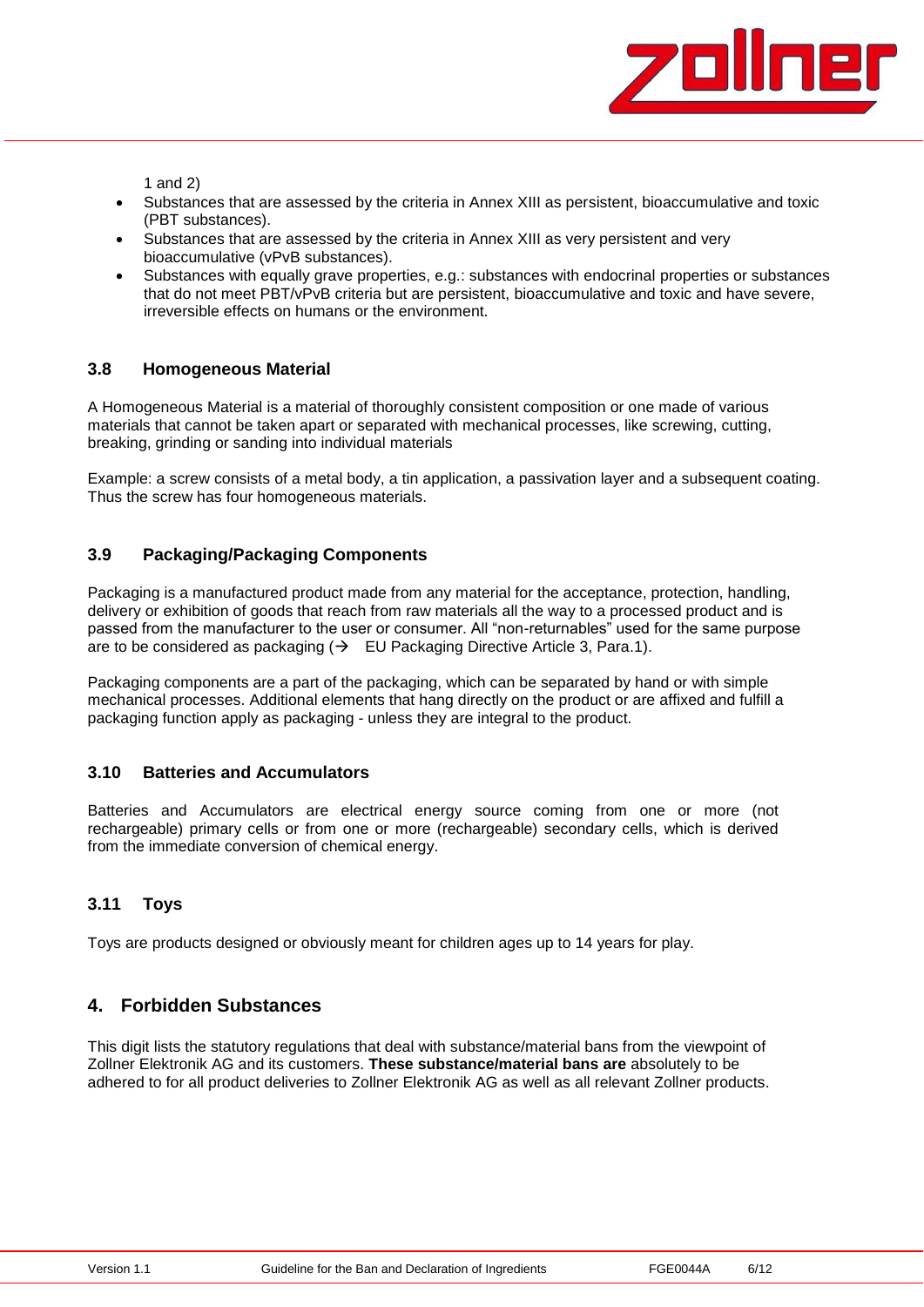

If known, the current issue of the regulations is added to the left of the respective source, if it deviates from [http://eur-lex.europa.eu/.](http://eur-lex.europa.eu/)

#### <span id="page-6-0"></span>**4.1 Material/Substance Regulations and Bans - Relevant to All Products**

The chemical substance regulation's requirements described under Digit 4.1 apply to all products that are delivered to Zollner Elektronik AG.

### <span id="page-6-1"></span>**4.1.1 Ordinance (EC) No. 1907/2006 (REACH)**

The so-called REACH Ordinance should ensure a high protection level for humans and the environment. According to REACH, manufacturers, importers and subsequent users must register their chemicals, and they are alone responsible for their safe use (European Chemical Agency - [https://echa.europa.eu/de\)](https://echa.europa.eu/de).

REACH Ordinance requirements (registration, duty to inform, etc.) apply to all substances, preparations and products that are delivered or manufactured in the EU, fall under the REACH area of application and are delivered to Zollner or should be utilized in the production process.

Ordering parties outside the European Union must name an 'only representative', if they deliver substances/materials, preparations and products into the area of application of the REACH Ordinance. The 'only representative' ensures that all applicable obligations from REACH are fulfilled.

#### **4.1.1.1 Annex XIV - Directory of substances/materials with accreditation requirements**

Annex XIV of the REACH Ordinance lists substances/materials that are fundamentally banned and for which an accreditation requirement is required for further use  $($   $\rightarrow$  *Digit* 3.6). The publication names a substance-related transition period ("expiration date"), from when the substance can no longer be utilized, or only after provision of the accreditation. The substances/materials will have been published in the SVHC Candidate List  $(\rightarrow)$  Digits 3.7 and 5.1) and remain listed there.

*Useful information about the source:*

https://echa.europa.eu/de/addressing-chemicals-of-concern/authorisation/recommendation-for-inclusioninthe-authorisation-list/authorisation-list

#### **4.1.1.2 Annex XIV - Directory of Substances/Materials with Accreditation Requirements**

Annex XVII of the REACH Ordinance regulates restrictions on bringing dangerous substances onto the market and using them.

*Useful information about the source:*

<http://echa.europa.eu/addressing-chemicals-of-concern/restrictions/substances-restricted-under-reach>

#### **4.1.1.3 Attachments 1 to 6, 8 and 9 - CMR Substances and Azo Dyes**

Substances with carcinogenic, mutagenic or toxic to reproduction properties (CMR Substances) and azo dyes fall under various bans and are listed in Annexes 1-6, 8 and 9 of the REACH Ordinance.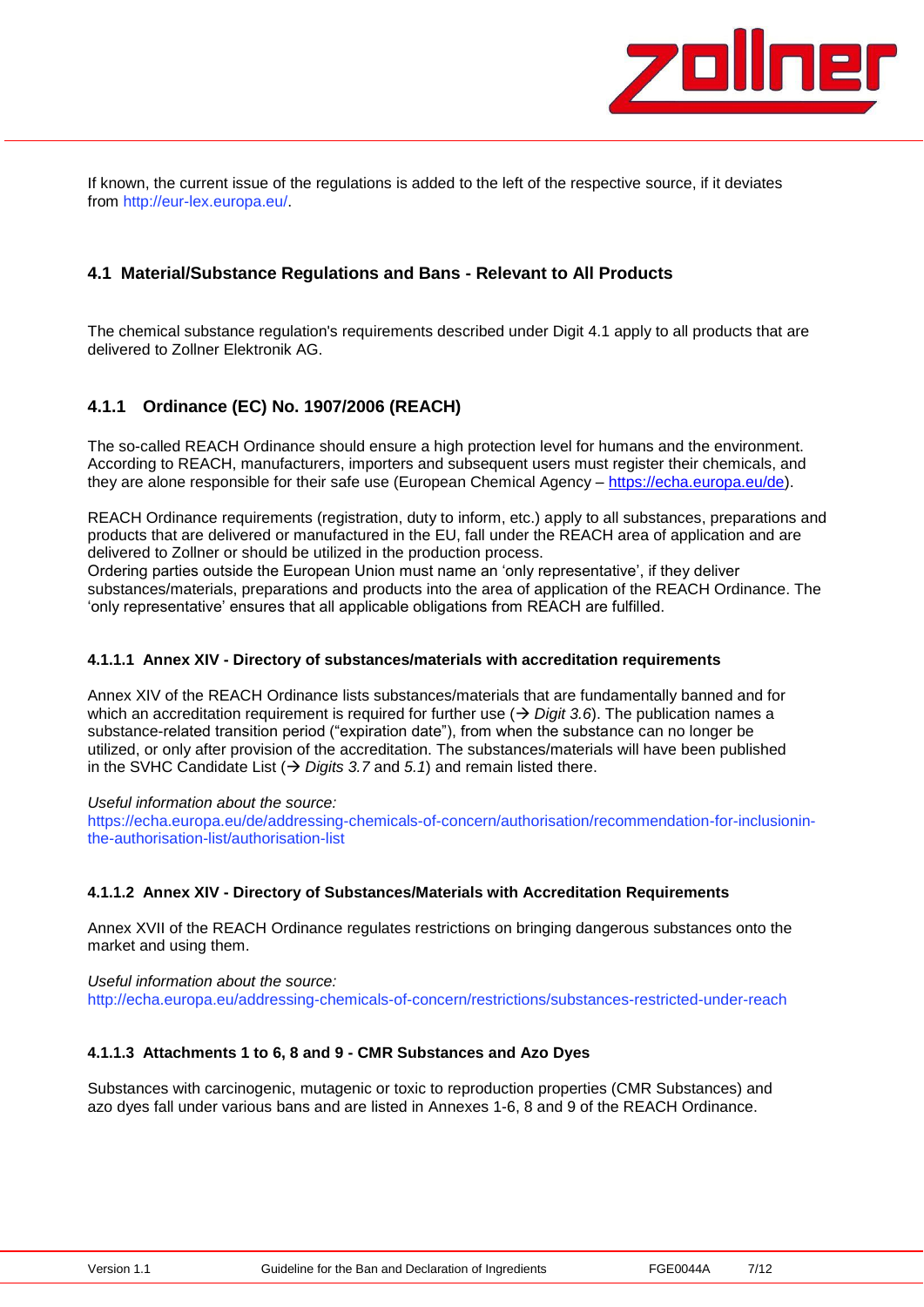

Useful information about the source: The annexes are not a separate link on the ECHA website but are directly attached to the ordinance.

## <span id="page-7-0"></span>**4.1.2 Directive 2011/65/EU (RoHS)**

The so-called RoHS Directive limits the use of specific hazardous substances in electric and electronic devices. It was made into law in all EU States and went into force in Germany on the 2<sup>nd</sup> of January, 2013, with the Ordinance for limiting the use of hazardous substances in electric and electronic devices (*Elektro Stoff V*).

The declared substance bans and exceptions refer to the maximum concentration in a homogeneous material  $(\rightarrow$  Digit 3.8) of every product and are to be taken from the currently valid issue of the directive.

If an exception regulation is made use of in accordance with the RoHS Directive, this is to be reported to Zollner Elektronik AG at this email address: [pcn@zollner.de.](mailto:pcn@zollner.de)

### <span id="page-7-1"></span>**4.1.3 Directive 94/62/EC (Packaging)**

The 94/62/EC Directive on packaging and packaging waste limits the concentration of heavy metals in packaging (Article 11).

### <span id="page-7-2"></span>**4.1.4 Ordinance (EU) No. 528/2012 (Biocides)**

The (EU) directive number 528/2012 regulates the accreditation of biocides in the European Union and with that standardizes the provision and use of biocide products on the European market. Accreditation is issued with a graduated procedure.

Every vendor/supplier to Zollner Elektronik AG is obligated to completely fulfill the specifications and obligations for biocide products and handled goods, if its products fall under the scope of the ordinance. Furthermore, the duty to inform must be satisfied, if a product was handled that contains biocides and is to be marked according to the ordinance.

Only those products are to be utilized

- that were not treated with biocides or
- with a biocide product accredited in the EU.

### <span id="page-7-3"></span>**4.1.5 Ordinance on Hazardous Substances (GefStoffV)**

The GefStoffV is an ordinance of German labor protection regulations and should protect humans and the environment from hazardous substances within the scope of their work activities. The requirements of Annex II (to § 16, Para. 2) "Special Manufacturing and Use Restrictions for Specific Substances, Preparations and Products" are to be observed in particular.

### <span id="page-7-4"></span>**4.1.6 Ordinance (EC) No. 850/2004 (POP)**

The objective of (EC) ordinance number 850/2004 is to protect human health and the environment from persistent, organic and harmful substances. This is accomplished with a ban or restriction of the manufacture, bringing to market and use of persistent, organic substances. The listed substances can be found in the annexes to the ordinance as well as in the (EU) number 757/2010, which contains changes and supplements.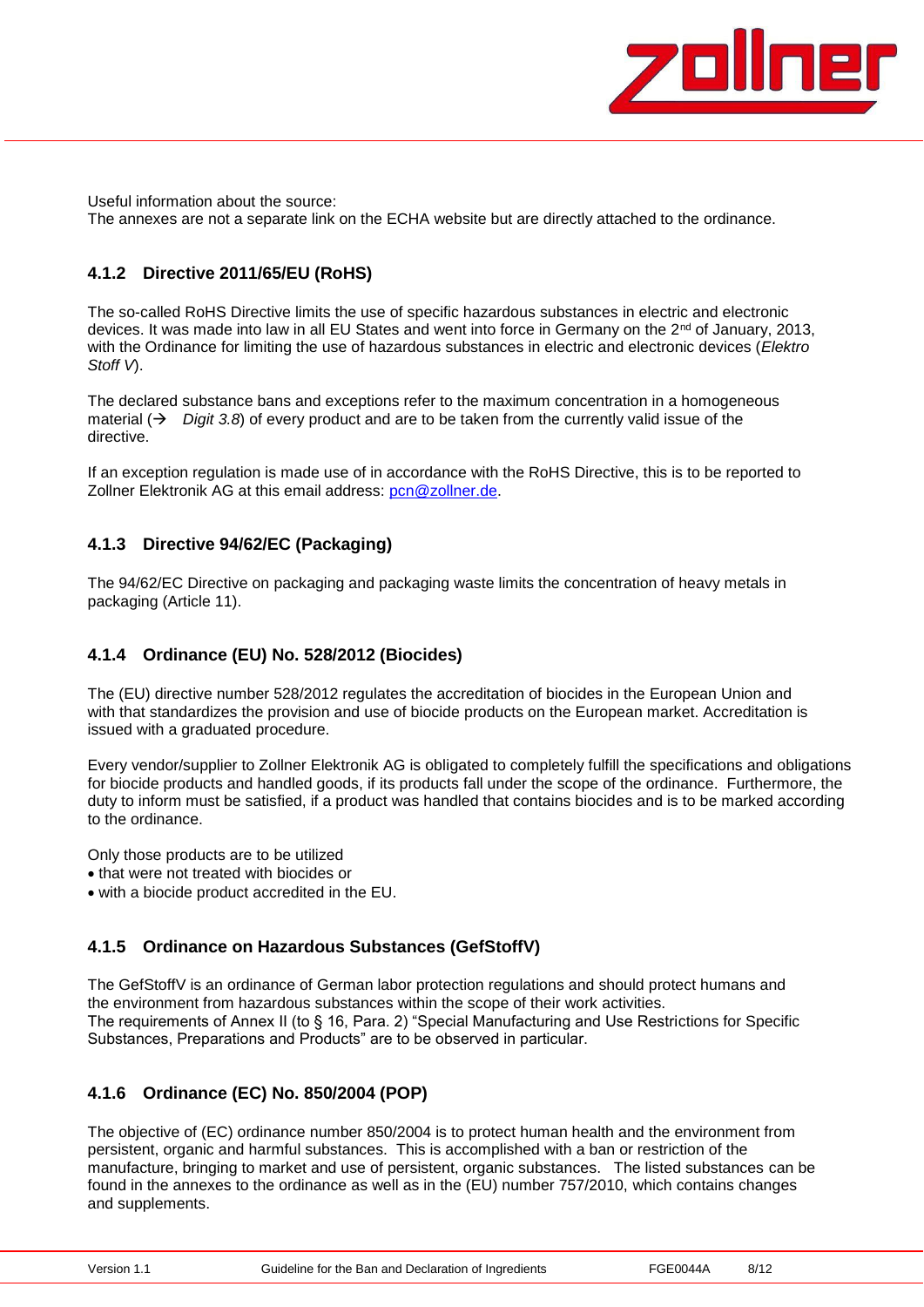

### <span id="page-8-0"></span>**4.1.7 Directive (EU) No. 517/2014 (Greenhouse gases)**

The goal of (EU) directive number 517/2014 is to protect the environment by reduction of emissions of fluorinated greenhouse gases and replaces the previous ordinance (EC) number 842/2006 (F gases). This serves to satisfy the defined, obligatory specifications and goals of the international environmental agreements (Kyoto and Montreal Protocols). A list of the bans and restrictions can be found in the ordinance annexes.

#### <span id="page-8-1"></span>**4.1.8 Clean Air Act (42 U.S.Code Title 42 Chapter 85 Sub-chapter VI)**

The Clean Air Act (42 U.S.Code Chapter 85 Sub-chapter VI) is a US federal law for keeping the air clean with the further goal of protecting the ozone layer by reducing the emission of greenhouse gases - similar to the Greenhouse Gas Ordinance (EU) number 517/2014 (→ Chapter 4.7).

*Useful information about the source:* https:/[/www.epa.gov/clean-air-act-overview/clean-air-act-text](http://www.epa.gov/clean-air-act-overview/clean-air-act-text) <https://www.epa.gov/clean-air-act-overview/title-vi-stratospheric-ozone-protection>

### <span id="page-8-2"></span>**4.1.9 Ordinance (EC) No. 1005/2009 (Ozone)**

(EC) Ordinance number 1005/2009 regarding substances that lead to depletion of the ozone layer regulates the production, import, export, bringing to market, use, recovery, recycling, preparation and destruction of substances that deplete the ozone. The substances regulated can be found in the associated annexes to the ordinance.

#### <span id="page-8-3"></span>**4.1.10 Directive 2006/66/EC (Batteries and Accumulators)**

Directive 2006/66/EC regarding batteries and accumulators, as well as used batteries and accumulators, regulates the bringing batteries and accumulators to market ( *Digit 3.10*). It is particularly forbidden to bring batteries and accumulators to the market that contain hazardous substances like mercury and cadmium.

#### <span id="page-8-4"></span>**4.1.11 Directive 2009/48/EC (Toy Safety Directive)**

Directive 2009/48/EC regarding the safety of toys only contains the most important safety challenges for toys, including special safety requirements related to physical and mechanical properties, flammability and chemical characteristics, electrical properties, hygiene and radioactivity.

#### <span id="page-8-5"></span>**4.1.12 Polycyclic Aromatic Hydrocarbons (PAH) - GS Specification**

The information from the Product Safety Commission (AfPS) in the GS specification lists substance thresholds for the examination and assessment of polycyclic aromatic hydrocarbons (PAH) in the granting of the GS mark. The substance threshold differs from that in REACH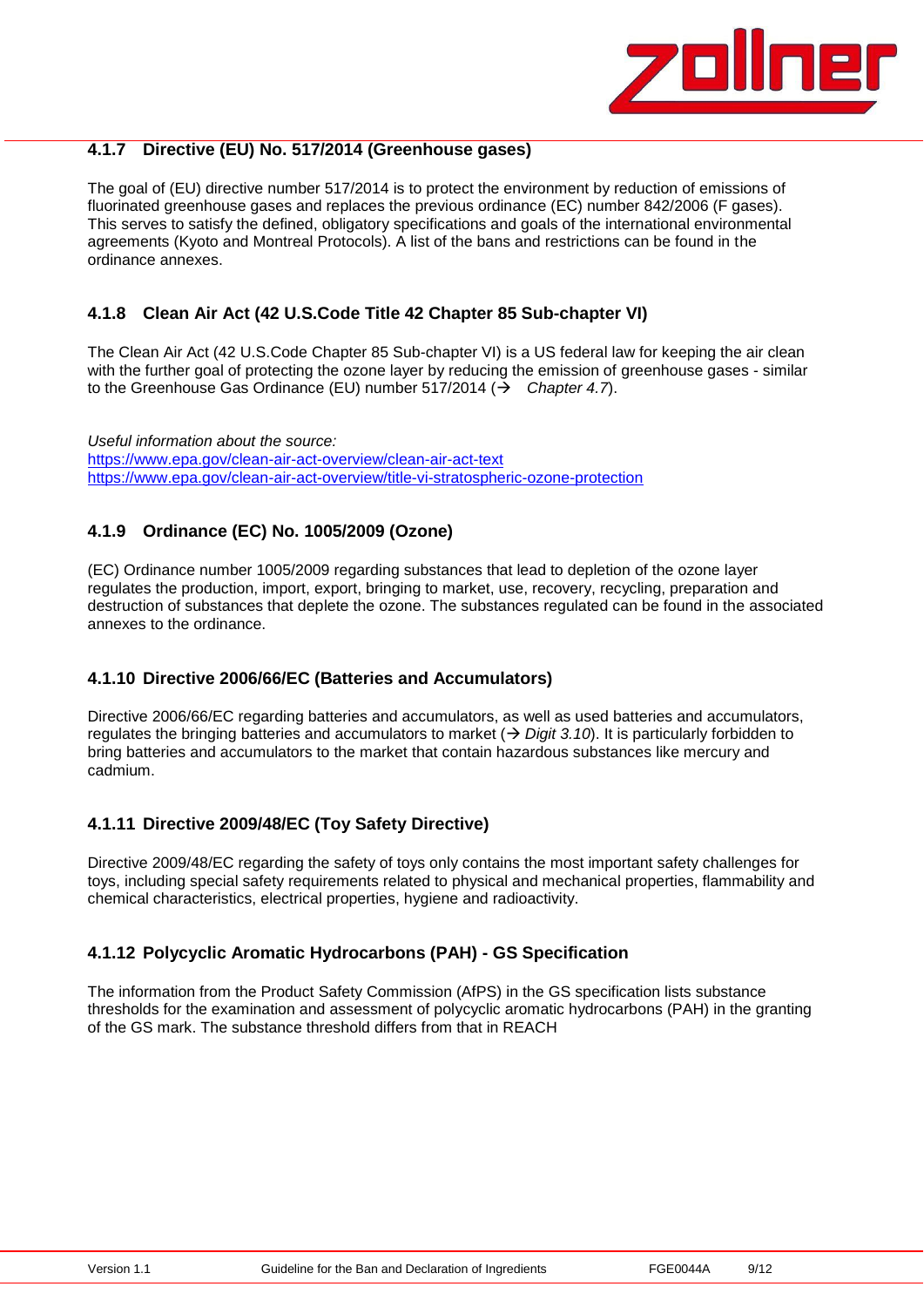

Annex XVII ( $\rightarrow$  Digit 4.1) and must therefore be observed separately.

*Useful information about the source:* German Federal Office for Occupational Health & Safety and Health Care ("baua"): <http://www.baua.de/de/Themen-von-A-Z/Ausschuesse/AfPS/Aktuelles.html>

### <span id="page-9-0"></span>**4.2 Material Regulations and Bans - for Products in Varying Areas of Application**

Contrary to the substance regulations in digit 4.1, vendors/suppliers must check whether their products fall under the area of application of the respective requirement. This is dependent upon the installation and use location of the delivered product. If a vendor/supplier cannot clarify the situation by themselves, they must consult with the contact person at Zollner Elektronik AG.

### <span id="page-9-1"></span>**4.2.1 Directive 2000/53/EC (End of Life Vehicles / ELV)**

Directive 2000/53/EC regarding end-of-life vehicles regulates the utilization of automobiles by recycling. It includes applicable substance bans for heavy metals and chromium, for example (VI). The substance regulation refers to the maximum concentration in a homogeneous material of every item.

Substance regulations from the 2000/53/EC Directive are to be used for all delivered products used for the automotive area.

### <span id="page-9-2"></span>**4.2.2 Global Automotive Declarable Substance List (GADSL)**

The "Global Automotive Declarable Substance List" is a list of substances, which are banned or have a declaration obligation in auto parts.

All data sheets that contain listed confidential pure substances must be checked after every update or change. If the data sheets have mandatory declaration or banned substances, these data sheets must be immediately updated and renewed and sent to Zollner Elektronik AG. All substance bans named in the GADSL (status "P"), in the respective, valid version [\(www.gadsl.org\)](http://www.gadsl.org/),

cannot exceed the applicable thresholds in the predefined use fields.

VDA 232-101 (same as the GADSL, see [www.gadsl.org\)](http://www.gadsl.org/) is to be applied to all delivered products used in the automotive area.

### <span id="page-9-3"></span>**4.2.3 Railway Industry Substance List (RISL)**

The "Railway Industry Substance List" is a standardized list at the European and international level with all substances that are either forbidden or should be avoided in the construction of Rail Technology components and systems. Use of individual substances can be subject to restrictions or bans for railrelated, technical materials, in order to not endanger humans and nature. This regulation refers to the manufacture, operation and/or disposal of rail technology for trains, locomotives and infrastructure components. You can see an overview of the statutory regulations of RISL by following this link: <http://www.unife-database.org/download.php>

Substance regulations from the 2000/53/EC Directive are to be used for all delivered products used for the Rail Technology area.

### <span id="page-9-4"></span>**5. Declaration obligations**

This digit lists regulations and specifications that have an obligation of declaration.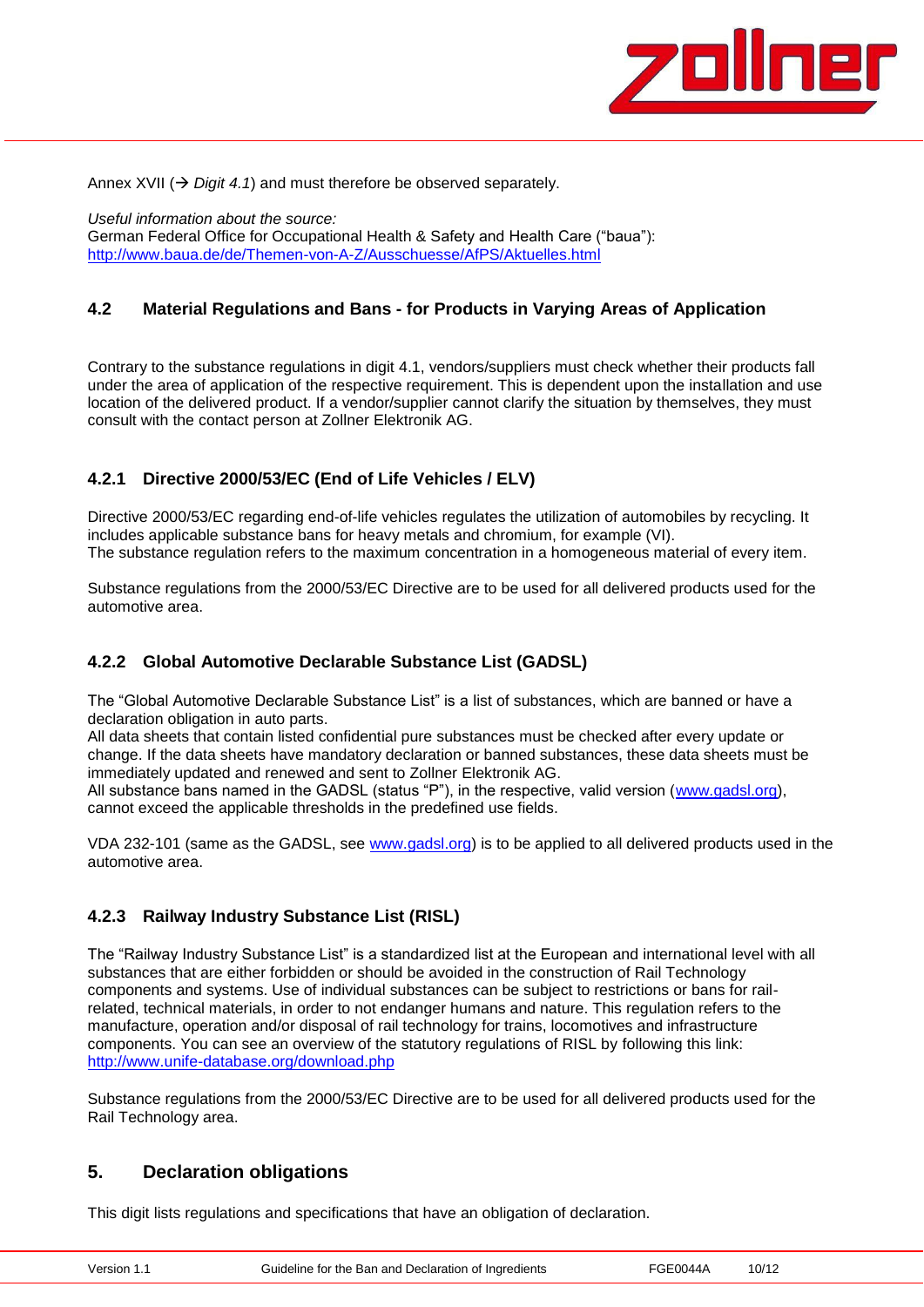

The current digit of the regulations is added to the left of the respective source, if it deviates from <http://eur-lex.europa.eu/> ( $\rightarrow$  Chapter 1).

Declarations of ingredients are to be sent immediately and without prompting to this email address: [pcn@zollner.de.](mailto:pcn@zollner.de)

## <span id="page-10-0"></span>**5.1 SVHC Candidate List (EC) No. 1907/2006 (REACH)**

The SVHC candidate list lists substances that are considered to be of special concern  $(\rightarrow$  Digit 3.6). First published in October of 2008, the European Chemical Agency (ECHA) supplements this list multiple times in a year as needed. If a substance that is listed in the candidate list is present in a product with more than 0.1 mass percent (w/w), the vendor/supplier is obligated to provide adequate information needed for safe use of the product (declaration obligation) .

This information is to be provided to Zollner Elektronik AG in accordance with Article 33 of the REACH Ordinance with the delivery of the product, without prompting and solely via e-mail to this address: [pcn@zollner.de.](mailto:pcn@zollner.de) This also applies, if such a substance is added to the candidate list during the ongoing supply relationship.

According to a decision by the European Court, the principle of "once a product, always a product" applies. Thus the information obligation is already to be applied for sub-assemblies.

As soon as a sub-assembly exceeds the concentration limit of 0.1%, the designation of the SVHC substance must be shared with Zollner Elektronik AG.

*Useful information about the source:* Official, current SVHC candidate list according to REACH: [http://echa.europa.eu/chem\\_data/authorisation\\_process/candidate\\_list\\_table\\_en.asp](http://echa.europa.eu/chem_data/authorisation_process/candidate_list_table_en.asp)

### <span id="page-10-1"></span>**5.2 Conflict Minerals (CM) – Dodd-Frank Act**

The Dodd-Frank Act is a US ordinance signed in July of 2010, which obligates companies on the US Stock Exchange to abandon the use of raw materials from conflict regions. Since then, companies that use conflict minerals must provide a separate report about their origin. Conflict minerals in the sense of the law are cassiterite, coltan, wolframite and gold, from which the following four metals - known as 3TG - are produced:

- gold
- $\bullet$  tin
- tantalum
- tungsten

If Zollner Elektronik AG receives a query from its customers regarding the origin of conflict minerals, these queries are sent to the supplier of them.

*Further useful information:* <https://www.sec.gov/News/Article/Detail/Article/1365171562058>

#### <span id="page-10-2"></span>**5.3 Lithium Batteries**

There are special regulations for the transport of lithium cells/batteries. These transport regulations (e.g.: UN 3090, UN 3480, UN 3481) were issued by the UN and apply to transports by land, water and air. Every cell or battery has a type for which proof must be provided that the requirements of all inspections in the UN manual "INSPECTIONS AND CRITERIA - PART III, SUB-SECTION 38.3" have been fulfilled. All lithium batteries and cells delivered to Zollner Elektronik AG must have been manufactured with a quality assurance program, which represents the currently valid dangerous goods regulation.

Compliance to the requirement is to be confirmed with the respective form for supplier queries about lithium batteries.